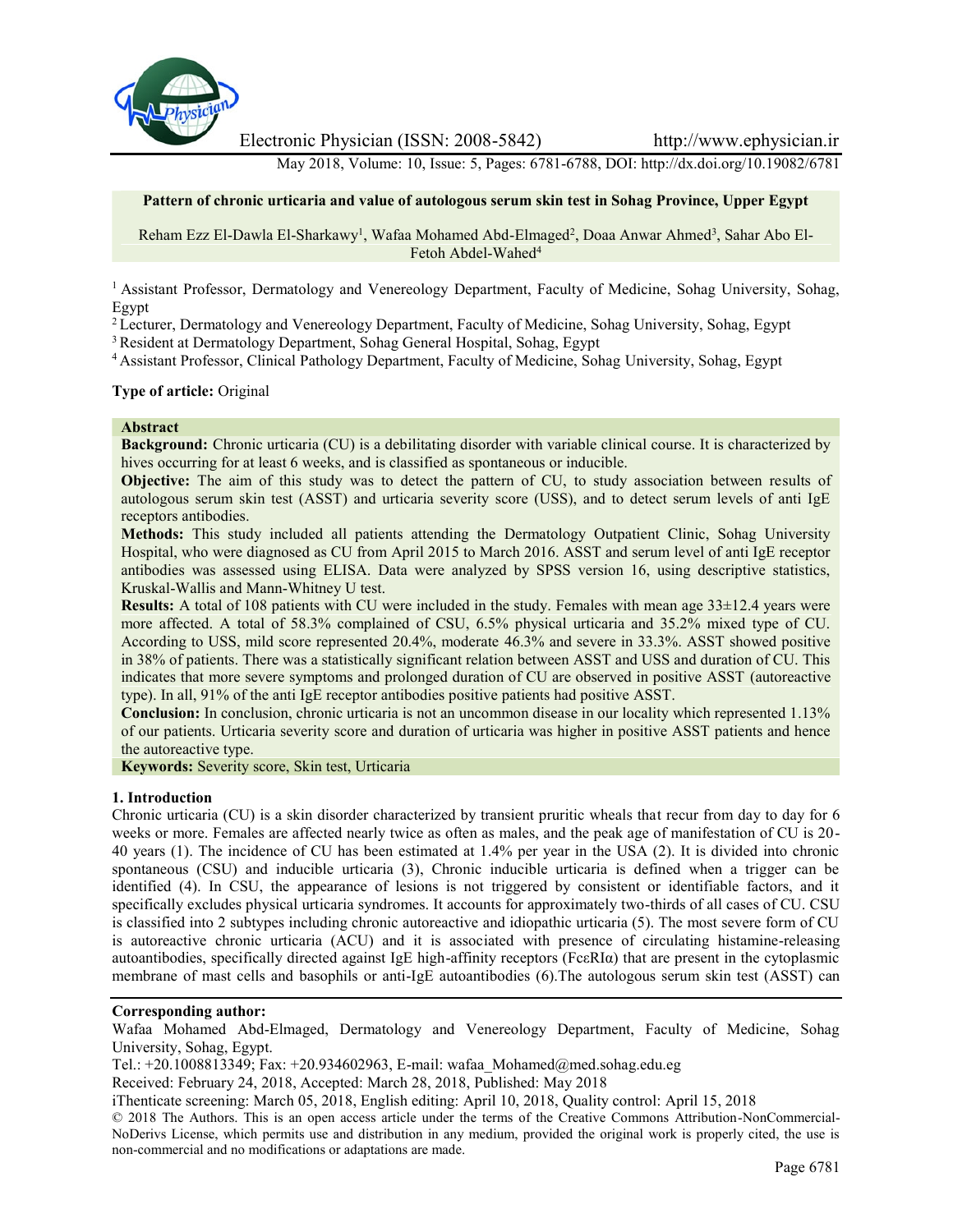assess autoreactivity in ACU patients. It can be identified as mast cell–activating autoantibodies that act either indirectly through the release of mediators from cutaneous mast cells and a number of other cells, or act directly in the microvasculature of the skin (7). The test is a simple in-vivo clinical test which detects basophil histamine releasing activity (8). Autoreactive CU has been associated with autoimmune conditions, such as the presence of elevated thyroid autoantibodies, type 1 diabetes mellitus (9), rheumatoid arthritis, Sjogren syndrome, celiac disease, and systemic lupus erythematosus (10). Chronic idiopathic urticaria (CIU) is the CU with no obvious cause, patients with CIU do not have evidence of autoimmunity. There is persistent activation of mast cells, but the mechanism of mast cell triggering is unknown (11). The aim of this study was to detect the pattern of CU among the patients attending our outpatient clinic, also to study the association between the results of autologous serum skin test (ASST) and urticaria severity score (USS), and to detect serum levels of anti IgE receptors antibodies using ELISA.

## **2. Material and Methods**

## *2.1. Study design and population*

This cross sectional study included all patients attending the Dermatology Outpatient Clinic, Sohag University Hospital, who were diagnosed as CU from April 2015 to March 2016.

### *2.2. Selection criteria*

The study included all cases of CU, both sexes, aged from 15-70 years old. Exclusion criteria were pregnant and lactating women, patients aged less than 15 and more than 70 years old, and patients complaining of angioedema without wheals and urticarial vasculitis.

### *2.3. Study steps*

Complete history was taken from each patient: systemic symptoms and history of atopia, past history of similar condition or drug intake, family history, and autoimmune diseases. Urticarial severity was assessed for each patient using urticaria severity score. The severity score was divided into mild ( $\leq$ 5), moderate (6-10), and severe (>10) (12). General and dermatological examination was done for each patient, laboratory tests included complete blood count, liver and renal function, ESR, urine and stool analysis, total T3 and T4 level, helicobacter pylori antigen and antibody titer for hepatitis B and C virus. Autologous serum skin test was done. Patients were required to be off antihistamines treatment for at least 3 days and corticosteroids and other immunosuppressive drugs for 4 weeks before the study, to reduce the possibility of generating false-negative results (7). Venous blood samples of 5 ml were collected in sterile plain tubes without a clotting accelerator, and were allowed to clot for 30 min at room temperature. After 15 min centrifugation at 2000 rpm, samples of 0.05 ml of autologous serum and 0.9% sterile normal saline were separately injected intradermally into the volar aspect of the right forearm with a 5 cm gap between injection sites. Wheal and flare response was measured at 30 min. ASST was recorded as positive if a serum-induced wheal which was both red and with its diameter larger than a saline-induced response by  $\geq$ 1.5 mm was seen at 30 min (8). To confirm the autoreactivity of CU, serum level of anti immunoglobulin E receptor antibody was assessed using ELISA method (Kit provided by Glory Science Co., Ltd, USA.CATALOG #: 12252), allowing for the in vitro quantitative determination of anti-IgE receptor antibody concentrations in serum of the patients.

### *2.4. Statistical analysis*

Data were analyzed using SPSS version 16.0 (SPSS Inc., Chicago, Illinois, USA). The data were tested for normality using Kolmogorov-Smirnov, and Shapiro-Wilk tests which were significant indicating the use of non parametric tests as data was not normally distributed. Chi-square test was used for comparison regarding qualitative variables. The non-parametric Mann-Whitney U test was used for comparing two quantitative variables. Kruskal– Wallis test was used for comparison between more than two quantitative variables. P-value ≤0.05 was considered significant.

### *2.5. Ethics*

The study was submitted for approval by the Research and Ethical Committee at the faculty. Written informed consent was obtained from each patient.

## **3. Results**

## *3.1. General findings*

A total of 108 patients with CU were included in the study. They composed 1.13% of a total 9,600 patients who attended the dermatology clinic at our hospital from April 2015 to March 2016. The mean age of the patients was 33±12.4 years. Eighty five patients (78.7%) were females, with male to female ratio at 1: 3.7. Their socio demographic characteristics were demonstrated in Table 1.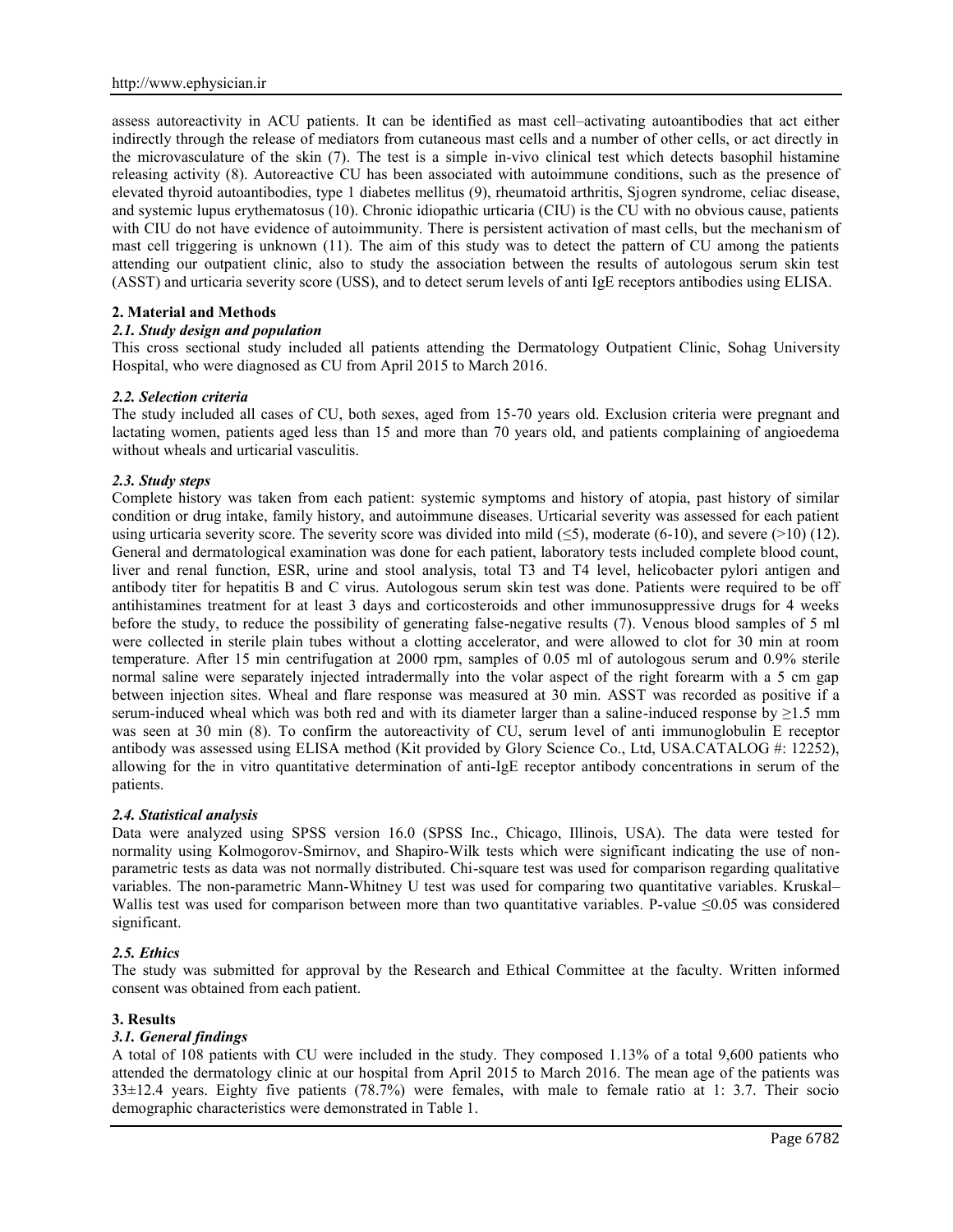| Socio demographic characteristics         |               | $n(^{0}/_{0})$ |
|-------------------------------------------|---------------|----------------|
| Age (year) (Mean $\pm$ SD= 33 $\pm$ 12.4) | 15-20         | 18 (16.7)      |
|                                           | 20-40         | 55 (50.9)      |
|                                           | $40 - 60$     | 32 (29.6)      |
|                                           | >60           | 3(2.8)         |
| Gender (Female/male ratio = $3.7$ )       | Female        | 85 (78.7)      |
|                                           | Male          | 23 (21.3)      |
| Residence                                 | Rural         | 56 (51.9)      |
|                                           | Urban         | 52 (48.1)      |
| <b>Marital Status</b>                     | Married       | 74 (68.6)      |
|                                           | Single        | 28(25.9)       |
|                                           | Widow         | 5(4.6)         |
|                                           | Divorced      | 1(0.9)         |
| <b>Special Habits</b>                     | Smoker        | 11(10.8)       |
|                                           | Non Smoker    | 97 (89.8)      |
| Occupation                                | House Wife    | 67(62)         |
|                                           | Manual Worker | 21 (19.4)      |
|                                           | Officer       | 12(11.2)       |
|                                           | Student       | 8 (7.4)        |

| <b>Table 1.</b> Sociodemographic characteristics of the study group $(n=108)$ |  |  |
|-------------------------------------------------------------------------------|--|--|
|                                                                               |  |  |

# *3.2. The characteristics of chronic urticaria*

A total of 63 patients (58.3%) had CSU, seven patients (6.5%) had physical urticaria and 38 patients (35.2%) had mixed type of CU. The mean duration  $\pm$  SD was 3.1 $\pm$ 3.87 years. In all, 57 of the patients (52.8%) had angioedema and wheals and 51 (47.2%) had wheals only. Only 7 of the patients (6.5%) were H pylori antigen positive but 5 of them (4.7%) had thyroid disease, 8 (7.4%) were hepatitis C positive, one (0.9%) was positive for hepatitis B surface antigen and a majority of 80 (74.1%) had normal laboratory findings, and urticarial symptoms were exacerbated in 35 (32.4%) due to NSAID intake patients. The most common aggravating factors for urticarial symptoms were stress 53 (49%), followed by sun exposure 28 (25.9%) and food 27 (25%).

# *3.3. Autologous serum skin test (ASST)*

Regarding ASST, it was positive in 41 (38%) patients (Figures 1, 2). There was a statistically significant relation between ASST result and duration of the disease  $(p=0.014)$  as shown in Table 2. But no statistically significant relation between ASST and age of the patients or the type of CU ( $p=0.403$ ,  $p=0.081$  respectively).



**Figure 1.** Positive ASST.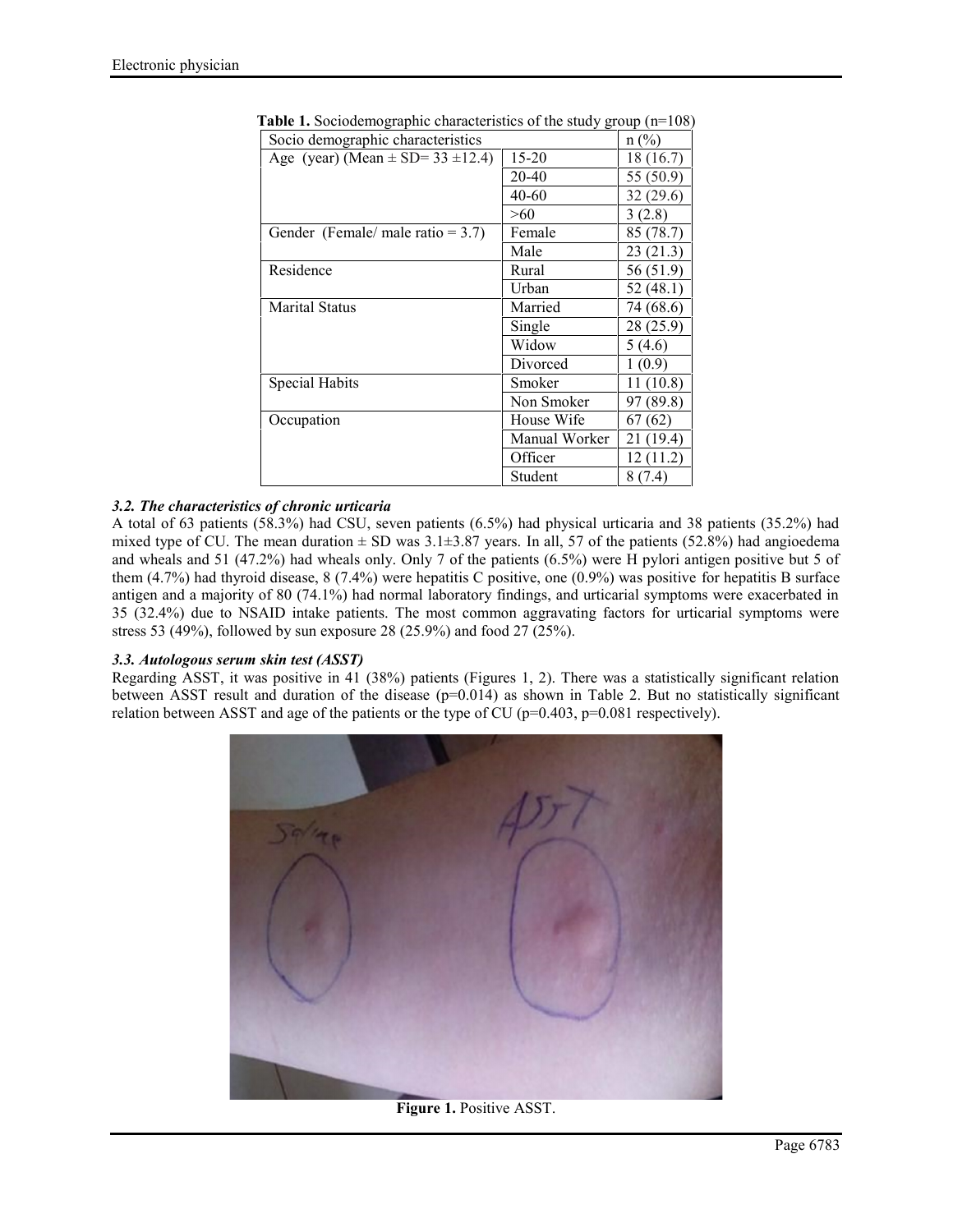

**Figure 2.** Negative ASST.

| Duration of disease        | Positive ASST; $n$ (%) | Negative ASST; $n$ $(\%)$ | Total; $n$ $(\%)$ |
|----------------------------|------------------------|---------------------------|-------------------|
| $\leq$ 1 year              | 6(17.1)                | 29(82.9)                  | 35(100.0)         |
| $1-5$ years                | 23(44.2)               | 29(55.8)                  | 52(100.0)         |
| $5-10$ years               | 6(60)                  | 4(40)                     | 10(100.0)         |
| $\geq$ 10 years            | 6(54.5)                | 5(45.5)                   | 11(100.0)         |
| Total                      | 41 (38)                | 67(62)                    | 108(100.0)        |
| $\chi^2$ = 10.65, p=0.014* |                        |                           |                   |

**Table 2.** The relation of ASST to the duration of disease group (n=108)

\* Chi square test

### *3.4. Urticaria severity score (USS)*

With regard to USS, 22 (20.4%) of the patients had mild score, 50 (46.3%) moderate score and 36 (33.3%) severe score. The relation of USS to the positivity of ASST was statistically significant ( $p=0.000$ ) as shown in Table 3.

| The score                  | Positive ASST; $n$ (%) | Negative ASST; $n$ $%$ ) | Total; $n$ $(\%)$ |
|----------------------------|------------------------|--------------------------|-------------------|
| $\leq$ 5 (mild)            | 0(0)                   | 22(100)                  | 22(100.0)         |
| 6 to 10 (moderate)         | 12 (24)                | 38(76)                   | 50(100.0)         |
| $> 10$ (severe)            | 29(80.6)               | 7 (19.4)                 | 36(100.0)         |
| Total                      | 41 (38)                | 67(62)                   | 108(100.0)        |
| $\chi^2$ = 45.33, p=0.000* |                        |                          |                   |

**Table 3.** The relation of ASST to each score group (n=108)

\* Chi square test

## *3.5. Serum level of anti IgE receptor antibodies*

The normal detection range of anti IgE receptor antibodies in the serum is 7-200 ng/ml. In the present study, those antibodies were searched for in 83 patients. It was found that 33 (39.8%) of those patients had positive antibodies but 50 (60.2%) had negative ones. The majority (90.9%) of the antibody positive patients had positive ASST compared to those who had negative ASST  $(9.1\%)$ , which was statistically significant ( $p=0.000$ ). The mean of anti IgE receptor antibodies in the ASST positive group was more than that of the negative one, (28.72±43.6 ng versus  $2.79\pm1.19$  ng) that was highly significant (p<0.001). But there was no statistically significant relation between the level of these antibodies and age of patients, type of CU and duration of the disease ( $p=0.383$ ,  $p=0.472$ , and  $p=0.212$ respectively).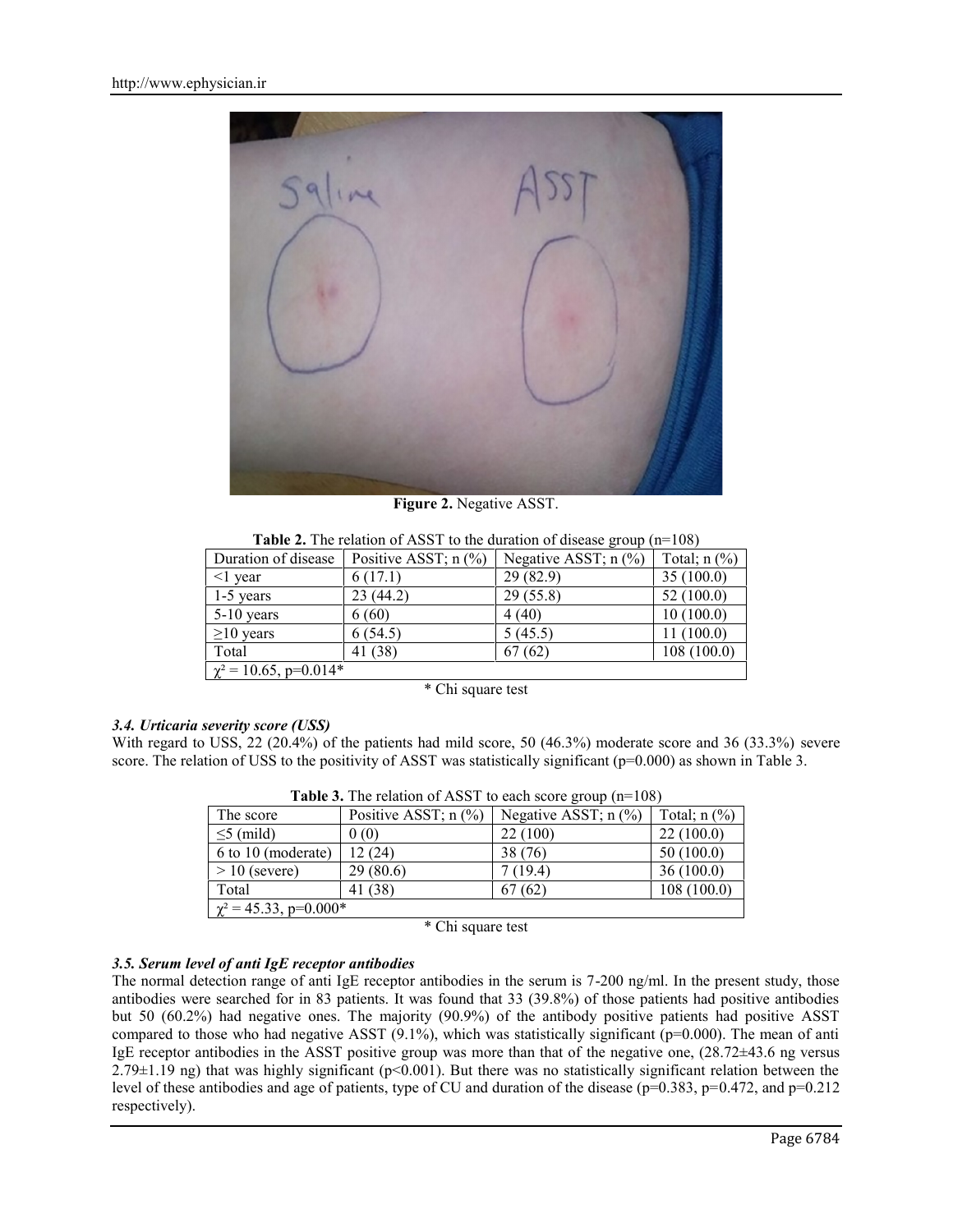## **4. Discussion and conclusions**

Chronic urticaria (CU) is a skin disorder characterized by the recurrent appearance of wheals and/or angioedema for at least 6 weeks. CU is a heterogeneous disorder which includes chronic spontaneous urticaria (CSU) and chronic inducible urticaria (CIU) (13). Our study included 108 patients complaining of chronic urticaria. They represented 1.13% of the total of patients who attended the dermatology clinic at Sohag University Hospital from April 2015 to March 2016. This result is similar to that stated by Abd El-Azim and Abd El-Azim (7) that chronic urticaria affected up to 1% of the general population. Eighty five patients (78.7%) were females, with male to female ratio at 1: 3.7. So there is a female predominance similar to previous studies (8, 14). The reasons for these sex-related differences are not completely understood. A possible explanation may be the autoimmune nature of the disease, at least in a subgroup of patients with CSU (15). In the current study the mean age of the patients is  $33\pm12.4$  years. This result is comparable to a study done by Lee et al. (16) from Taiwan who found that the mean age was  $31.8\pm10.4$ . Another study by Choi et al. (17) from Korea found that the mean age is older and was  $40.8 \pm 10.6$  years. The peak age of chronic urticaria patients is between 20 and 40 years in most studies. This means that patients are primarily affected during important years of their working age. The present study showed that mean of duration of chronic urticaria is 3.1±3.87 years. This is in consistent with a study done by Abd El-Azim and Abd El-Azim (7) who found the mean duration of chronic urticaria was  $2.2\pm 2.5$  years. In contrast to a study done by Heng et al. (18), in which the mean duration of complaint ranged from 1.5 months up to 10 years. This means that duration of chronic urticaria varies widely among different populations and from one person to another in the same population. In the present study 52.8% of the patients have associated angioedema that is near to the finding of Vikram Kumar et al. (19) who found that 66% of the patients had associated angioedema. This was higher than other studies (7, 8). These differences indicate variation of incidence of angioedema that is associated with chronic urticaria of unknown cause. In this study, 63 of the patients (58.3%) complained of CSU, 7 (6.5%) of the patients complained of physical urticaria and 38 (35.2%) complained of mixed type of chronic urticaria. In another study done by Ue et al. (20), the percentages were 23.3%, 27.4%, and 40.3% respectively. Dermographism was present in 39 patients (36%) either alone or in association with chronic spontaneous urticaria that is concurrent with a study done by Abd El-Azim et al. (21). This explains that symptomatic dermographism represents the most common type of physical chronic urticaria. Ten percent of the patients in this study had an urticarial wheal concomitantly with atopic symptoms. These were suspected of being an IgE-mediated mechanism. Previous study done by Vichayanond et al. (22) revealed little evidence to suggest that allergy is an important factor in CU. However, allergy is more important in acute urticaria than chronic urticaria. Various infections have been reported to be the associating factors of CU including parasitic infection, hepatitis and H. pylori infection. In this study, 6.5% of the patients were positive for helicobacter pylori antigen, which is in contrast to a study done by Yadav et al. (23) from India, in which 70.5% of patients were positive for this finding. Such different results could be explained by differences in the antigenicity or biological activity of the bacteria (HP) in different areas, with different socio-economic and genetical patterns of the host population (24). H. pylori can have an indirect involvement in the etiology of CU, by reducing the immune tolerance and inducing the formation of autoantibodies, including the production of autoantibodies to anti-FcεRIα (25). In this study, 7.4% and 0.9% of the patients are hepatitis C and hepatitis B positive respectively in contrast to a study done by Bhatt (26) in which 2.8% of the patients were seropositive for HBsAg and none for the anti-HCV. Another study done by Malik et al. (27) showed that 1.1% of patients of chronic urticaria had anti-HCV antibody. Parasitic infestation was present in 4.6% of our patients. This was less than that of a study done in 2012 by Dilek et al. (28) in which 38.8% of the patients had parasitic infestation in association with chronic urticaria. In previous studies, the urticarial symptoms did not improve or were not completely cured after treatments of parasitic infestations, this implied that these might be co-incidental symptoms. In the current study, five patients (4.7%) had thyroid disease. Confino-Cohen et al. (10) reported a higher percentage of thyroid problems in their study (9.8%). Both indicate the association of chronic urticaria to thyroid disease. This may explain the coexistence of autoantibodies in both (antithyroid peroxidase antibodies and IgE receptor antibodies) because of B-cell hyperreactivity.

Food has been implicated in 19 patients (17.59%) and the most common aggravating food was seafood, preserved and salty food. Food allergy and pseudoallergic reactions to food additives may have a role in some patients. Drugs account for a minority of chronic urticaria. However, it is common to see exacerbation of chronic urticaria caused by medication (29). In our study urticarial wheals and symptoms were exacerbated in 32.4% of the patients following the intake of non-steroidal anti-inflammatory drugs (NSAID). This is coincident with Sussman et al. (30) stating that up to 30 to 50% of CSU patients have exacerbations associated with NSAID ingestion. This could be due to a direct action of these drugs on mast cell degranulation as a result of inhibition of the cyclo-oxygenase pathway, which causes enhanced production of leukotrienes. In the current study, 80 (74.1%) of the patients have normal laboratory investigations. The causes of CU still could not be identified. This is similar to the study of Kozel et al. (31) who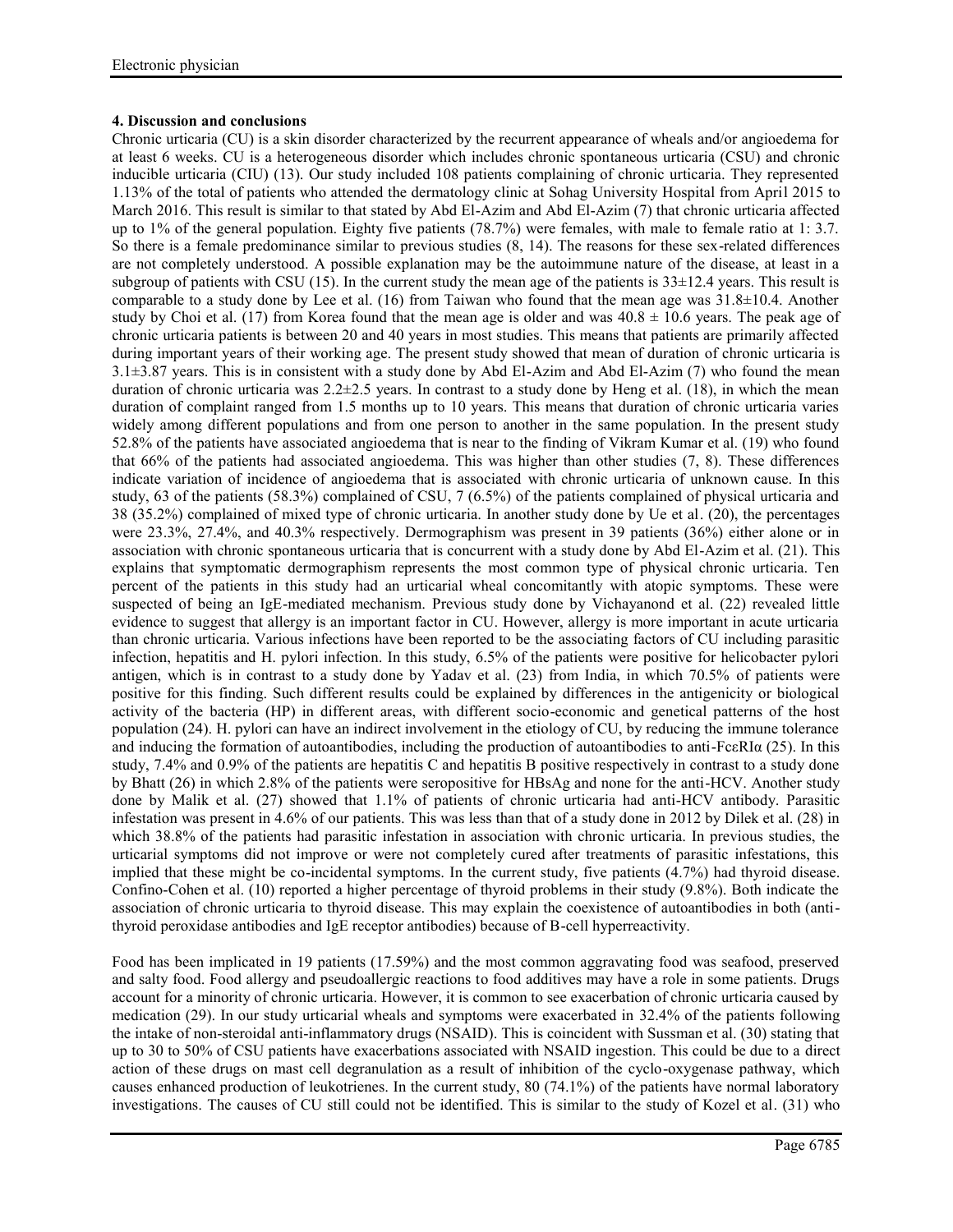suggested that there is no need for routine laboratory investigation, and history is the most important factor in identifying the causes of CU. The urticaria severity score was divided into three groups: mild ( $\leq 5$ ), moderate (6-10), and severe (>10) with a total mean  $\pm$  SD of 8.6  $\pm$  3.31. In the present study, about half of the patients (46.3%) showed moderate score, (20.4%) of the patients had mild score, and (33.3%) had severe score. This is consistent with another study done by Al-Hamamy et al. (12) in which about half of their patients showed moderate USS. However, this is in contrast to the results of Toubi et al. (32) who noticed that about half of their patients showed severe USS. These different results may be due to difference in severity of chronic urticaria among different people. In this study the frequency of ASST positive patients among patients with CU was 38%. Those were consistent with other studies done by Asero et al. (33) who found that 35% of their patients had a positive ASST. A subsequent study done by Caproni et al. (34) reported that prevalence of ASST positivity in patients of chronic urticaria varies from 34% to 67%. Those are a subset of patients with CU who have functional antibodies against the high affinity IgE receptor, or less commonly IgE. The prevalence difference according to the ethnic group of population suggests a genetic background for the disease (7). This study showed longer duration of chronic urticaria in patients with positive ASST. This is similar to that found in a study done by Abd El-Azim et al. (21). This could be explained by the difficulty in controlling chronic autoimmune urticaria. In contrast to this finding, George et al. (8) and Vikram Kumar et al. (19) found no significant difference in the duration of the disease between positive and negative ASST patients. A positive ASST has been associated with prolonged disease that is poorly responsive to routine therapy. One important advantage of ASST is to promote more tailored prognostic counseling. Hence, ASST is considered as a bedside clinical test which can detect the presence of autoimmunity in patients with CU (8). Nowadays, ASST is used to determine the need of autohemotherapy in treatment of some types of autoimmune chronic urticaria in the patients with positive one. There was insignificant difference between ASST positive and negative groups regarding age and the type of chronic urticaria. This finding was in agreement with that reported by Kulthanan et al. (29). Also in this study, the relationship between severity of symptoms (USS) and the positivity of the ASST was done. There was a highly statistically significant relation between severity of USS and positivity of ASST, indicating that chronic autoreactive urticaria patients have more severe symptoms that could not be controlled easily. This agrees with a study done by Caproni et al. (34) reporting that ASST positive patients had more widespread lesions and significantly more severe pruritus and systemic symptoms. This is in contrast to a study done by Al Hammamy et al. (12) and Lee et al. (16) showing that there were no statistically significant difference between ASST and the urticaria severity score. Serum anti IgE receptor antibody level was significantly higher in the ASST positive group in which 90.9% of the positive antibodies patients had positive ASST. There was a highly statistically significant relation between those antibodies and their mean  $\pm$  SD to the positive ASST patients (p=0.000). This explains the autoimmune nature. It is not affected by age of the patients, type, or duration of chronic urticaria. This result matched with other studies done by (21, 35) who found that serum IgE level was significantly increased in an ASST positive group in comparison to an ASST negative group. In conclusion, chronic urticaria is not an uncommon disease in our locality which represented 1.13% of our patients. Urticaria severity score and duration of urticaria was higher in positive ASST patients and hence the autoreactive type.

### **Acknowledgments:**

This paper was extracted from a thesis done by the authors. The authors thank all staff members in the dermatology department, and the patients who participated in the study.

### **Conflict of Interest:**

There is no conflict of interest to be declared.

### **Authors' contributions:**

All authors contributed to this project and article equally. All authors read and approved the final manuscript.

### **References:**

- 1) Ferrer M, Kaplan AP. Progress and Challenges in the Understanding of Chronic Urticaria. Allergy Asthma Clin Immunol. 2007; 3 (1): 31–5 doi: 10.2310/7480.2006.00016. PMID: 20525151, PMCID: PMC2873630.
- 2) Losol P, Yoo HS, Park HM. Molecular Genetic Mechanisms of Chronic Urticaria. Allergy Asthma Immunol Res. 2014; 6 (1): 13-21. doi: 10.4168/aair.2014.6.1.13. PMID: 24404388, PMCID: PMC3881394.
- 3) Maurer M, Bindslev-Jensen C, Gimenez-Arnau A, Godse K, Grattan CE, Hide M, et al. Chronic idiopathic urticaria (CIU) is no longer idiopathic: time for an update. Br J Dermatol. 2013; 168(2): 455-6. doi: 10.1111/j.1365-2133.2012.11171.x. PMID: 22835147.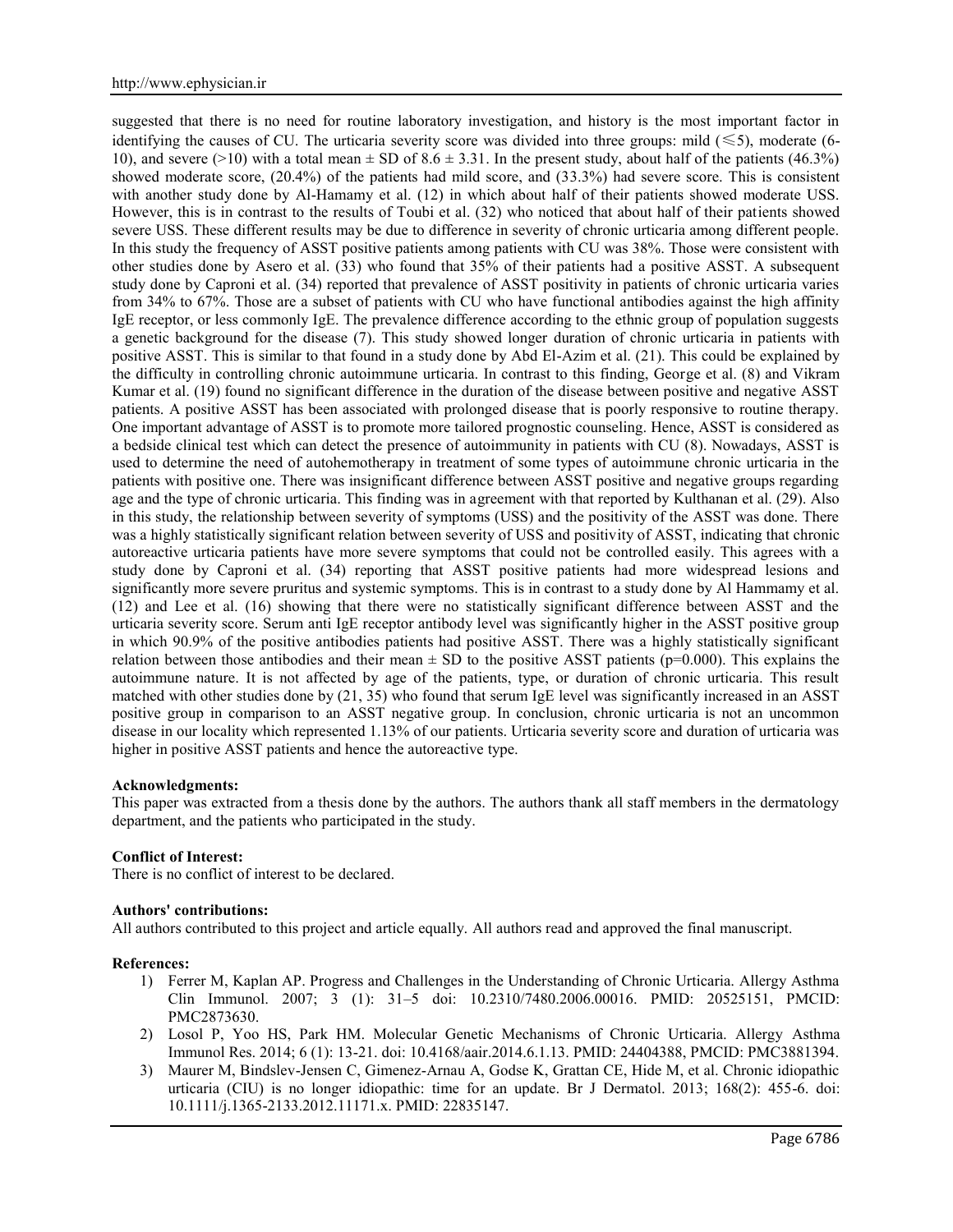- 4) Khan DA. Chronic urticaria: Diagnosis and management. Allergy Asthma Proc. 2008; 29: 439–46. doi: 10.2500/aap.2008.29.3151. PMID: 18926051.
- 5) Kaplan AP. Treatment of Chronic Spontaneous Urticaria. Allergy Asthma Immunol Res. 2012; 4(6): 326- 31. doi: 10.4168/aair.2012.4.6.326. PMID: 23115728, PMCID: PMC3479225.
- 6) Criado PR, Criado RF, Maruta CW, Reis VM. Chronic urticaria in adults: state-of-the-art in the new millennium. An Bras Dermatol. 2015; 90(1): 74-89. doi: 10.1590/abd1806-4841.20153509. PMID: 25672302, PMCID: PMC4323701.
- 7) Abd El-Azim M, Abd El-Azim S. Chronic Autoimmune Urticaria: Frequency and Association With Immunological Markers. J Investig Allergol ClinImmunol. 2011; 21(7): 546-50.
- 8) George M, Balachandran C, Prabhu S. Chronic idiopathic urticaria: comparison of clinical features with positive autologous serum skin test. Indian J Dermatol Venereol Leprol. 2008; 74(2): 105-8. doi: 10.4103/0378-6323.39690. PMID: 18388365.
- 9) Asero R, Orsatti A, Tedeschi A, Lorini M. Autoimmune chronic urticaria associated with type 1 diabetes and Graves' disease. J Allergy ClinImmunol. 2005; 115: 1088–9. doi: 10.1016/j.jaci.2004.12.009. PMID: 15867871.
- 10) Confino-Cohen R, Chodick G, Shalev V, Leshno M, Kimhi O, Goldberg A. Chronic urticaria and autoimmunity: Associations found in a large population study. J Allergy ClinImmunol. 2012; 129: 1307- 13. doi: 10.1016/j.jaci.2012.01.043. PMID: 22336078.
- 11) Greaves MW. Chronic idiopathic urticaria. Curr Opin Allergy ClinImmunol. 2003; 3(5): 363-8. doi: 10.1097/00130832-200310000-00008.
- 12) Al-Hamamy HR, Hameed AF, Abdulhadi AS. Autologous Serum Skin Test as a Diagnostic aid in Chronic Idiopathic Urticaria. ISRN Dermatol. 2013; 18: 291524. doi: 10.1155/2013/291524.
- 13) Al-Ahmad M, Alowayesh MS, Carroll NV. Economic burden of refractory chronic spontaneous urticaria on Kuwait's health system. Clinico Econ Outcomes Res. 2016; 8: 163–9 doi: 10.2147/CEOR.S98848. PMID: 27274290, PMCID: PMC4869626.
- 14) Krupa Shankar DS, Ramnane M, Rajouria EA. Etiological approach to chronic urticaria. Indian J Dermatol. 2010; 55: 33‑8. doi: 10.4103/0019-5154.60348. PMID: 20418974, PMCID: PMC2856370.
- 15) Lapi F, Cassano N, Pegoraro V, Cataldo N, Heiman F, Cricelli I, et al. Epidemiology of chronic spontaneous urticaria: results from a nationwide, population-based study in Italy. Br J Dermatol. 2016; 174(5): 996-1004. doi: 10.1111/bjd.14470. PMID: 26872037.
- 16) Lee HC, Hong JB, Chu CY. Chronic Idiopathic Urticaria in Taiwan: A Clinical Study of Demographics, Aggravating Factors, Laboratory Findings, Serum Autoreactivity and Treatment Response. Journal of the Formosan Medical Association. 2011; 110(3): 175–82. doi: 10.1016/S0929-6646(11)60028-4.
- 17) Choi WS, Lim ES, Ban GY, Kim JH, Shin YS, Park HS, et al. Disease-specific impairment of the quality of life in adult patients with chronic spontaneous urticaria. Korean J Intern Med. 2018; 33(1): 185-92. doi: 10.3904/kjim.2015.195. PMID: 27243229 PMCID: PMC5768532.
- 18) Heng JK, Koh LJ, Toh MP, Aw DC. A study of treatment adherence and quality of life among adults with chronic urticaria in Singapore. Asia Pac Allergy. 2015; 5(4): 197–202. doi: 10.5415/apallergy.2015.5.4.197. PMID: 26539401, PMCID: PMC4630457.
- 19) Vikramkumar AG, Kuruvila S, Ganguly S. Autologous serum skin test as an indicator of chronic autoimmune urticaria in a tertiary care hospital in South India. Indian Dermatol Online J. 2014; 5:87-91. doi: 10.4103/2229-5178.146166. PMID: 25593814, PMCID: PMC4290187.
- 20) Ue AP, Souza PK, Rotta O, Furlani WJ, Lima AR, Sabbag DS. Quality of life assessment in patients with chronic urticaria. An Bras Dermatol. 2011; 86(5): 897-904. PMID: 22147026.
- 21) Abd El-Azim Z, El Mongy S, Salem H. Autologous Serum Skin Test in Chronic Idiopathic Urticaria: Comparative Study in Patients with Positive versus Negative Test. J Egypt Women Dermatol Soc. 2010; 7: 129–33.
- 22) Vichyanond P, Sunthornchart S, Singhirannusorn V, Ruangrat S, Kaewsomboon S, Visitsunthorn N. Prevalence of asthma, allergic rhinitis and eczema among university students in Bangkok. Respir Med. 2002; 96: 34–8. doi: 10.1053/rmed.2001.1202. PMID: 11863208.
- 23) Yadav MK, Rishi JP, Nijawan S. Chronic urticaria and Helicobacter pylori. Indian J Med Sci. 2008; 62: 157-62. doi: 10.4103/0019-5359.40579.
- 24) Moreiraa A, Rodriguesa J, Delgadoa L, Fonsecaa J, Vaza M. Is Helicobacter pylori infection associated with chronic idiopathic urticaria? Allergol Immunopathol. 2003; 31(4): 209-14. doi: 10.1016/S0301- 0546(03)79180-0.